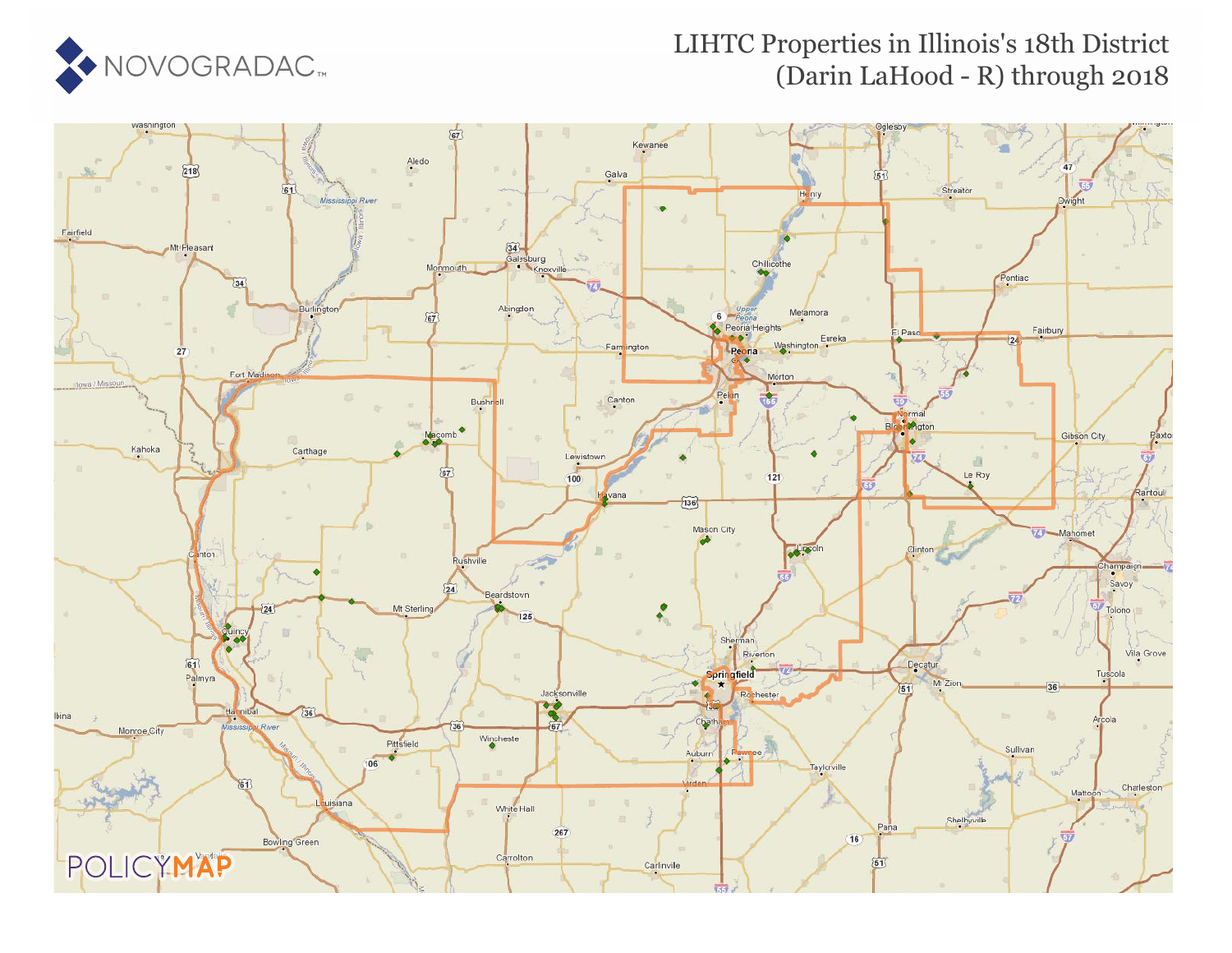| <b>Project Name</b>                       | <b>Address</b>                                | City                | <b>State</b> | <b>Zip Code</b> | <b>Nonprofit</b><br><b>Sponsor</b> | <b>Allocation</b><br><b>Year</b> | <b>Annual</b><br><b>Allocated</b><br><b>Amount</b> | <b>Year Placed</b><br>in Service | <b>Construction Type</b>       | <b>Total</b><br><b>Units</b> | Low<br><b>Income</b><br><b>Units</b> | <b>Rent or</b><br><b>Income</b><br><b>Ceiling</b> | <b>Credit</b><br>Percentage                 | Tax-<br><b>Exempt</b><br><b>Bond</b> | <b>HUD Multi-</b><br>Family<br><b>Financing/Rental</b><br><b>Assistance</b> |
|-------------------------------------------|-----------------------------------------------|---------------------|--------------|-----------------|------------------------------------|----------------------------------|----------------------------------------------------|----------------------------------|--------------------------------|------------------------------|--------------------------------------|---------------------------------------------------|---------------------------------------------|--------------------------------------|-----------------------------------------------------------------------------|
| <b>MASON CITY MANOR</b><br><b>APTS</b>    | 405 E<br>JEFFERSON ST MASON CITY              |                     | IL           | 62664           | No                                 | 1992                             | \$12,656                                           | 1992                             | New Construction               | 12                           | 12                                   | 60% AMGI                                          | $30\,\%$ present $\,$ No value              |                                      |                                                                             |
| SPENCER HOUSE                             | 1 BRIARWOOD<br>DR                             | <b>DANVERS</b>      | IL           | 61732           | No                                 | 1992                             | \$13,434                                           | 1992                             | <b>New Construction</b>        | $\mathbf{2}$                 | $\boldsymbol{2}$                     | 60% AMGI                                          | $30\,\%$ present $\,$ No value              |                                      |                                                                             |
| <b>VILLAGE APTS OF</b><br><b>RIVERTON</b> | 1007 E LINCOLN RIVERTON<br><b>ST</b>          |                     | IL           | 62561           | No                                 | 1991                             | \$17,913                                           | 1992                             | <b>New Construction</b>        | 12                           | 12                                   | $60\%$ AMGI                                       | $30\,\%$ present $\,$ No value              |                                      |                                                                             |
| TWELFTH STREET<br><b>APTS</b>             | 2925 S12TH ST QUINCY                          |                     | IL.          | 62305           | No                                 | 1992                             | \$162,581                                          | 1993                             | <b>New Construction</b>        | 48                           | 48                                   | 60% AMGI                                          | $70\,\%$ present $\,$ No value              |                                      |                                                                             |
| <b>BAYBERRY C APTS</b>                    | 1404 N<br><b>BAYBERRY CT</b>                  | CHILLICOTHE         | IL           | 61523           | No                                 | 1992                             | \$7,827                                            | 1993                             | Acquisition and Rehab 12       |                              | 12                                   | 60% AMGI                                          | <b>Both 30%</b><br>and 70%<br>present value | No                                   |                                                                             |
| <b>GREENWOOD APTS</b>                     | 108 E TENTH ST GRIDLEY                        |                     | IL           | 61744           |                                    | 1993                             | \$2,655                                            | 1993                             | Acquisition and Rehab 11       |                              | $\overline{7}$                       |                                                   | Not<br>Indicated                            |                                      |                                                                             |
| <b>SUNNYVIEW A &amp; B</b><br>(EVERGREEN) | 460 E SECOND<br><b>ST</b>                     | EL PASO             | IL           | 61738           | No                                 | 1992                             | \$13,082                                           | 1993                             | <b>Acquisition and Rehab 8</b> |                              | $\bf 8$                              | 60% AMGI                                          | $30\,\%$ present $\,$ No value              |                                      |                                                                             |
| <b>BRADLEE PARK APTS</b>                  | 404 E MAPLE ST LE ROY                         |                     | IL           | 61752           | No                                 | 1992                             | \$122,555                                          | 1994                             | <b>New Construction</b>        | 36                           | 36                                   | 60% AMGI                                          | $70\,\%$ present $\,$ No value              |                                      |                                                                             |
| <b>CILA HOME I</b>                        | 220 E 14TH ST BEARDSTOWN                      |                     | IL           | 62618           |                                    | 1994                             | \$4,153                                            | 1994                             | New Construction               | $\overline{4}$               | $\boldsymbol{2}$                     |                                                   | Not<br>Indicated                            |                                      |                                                                             |
| PINE RIDGE APTS                           | 1120 ILLINOIS<br>AVE                          | <b>JACKSONVILLE</b> | IL           | 62650           |                                    | 1992                             | \$154,781                                          | 1994                             | <b>New Construction</b>        | 48                           | 48                                   |                                                   | Not<br>Indicated                            |                                      |                                                                             |
| RIVER VALLEY APTS                         | 705 S PRAIRIE<br><b>ST</b>                    | <b>LACON</b>        | IL           | 61540           | No                                 | 1994                             | \$31,739                                           | 1994                             | <b>New Construction</b>        | 18                           | 18                                   | 60% AMGI                                          | 30 % present No<br>value                    |                                      |                                                                             |
| <b>CRESTWOOD APTS</b>                     | $404\to \mathrm{VERNON}$<br>AVE               | <b>NORMAL</b>       | $\rm IL$     | 61761           | $\rm\thinspace No$                 | 1994                             | \$63,838                                           | 1994                             | New Construction               | 12                           | $12\,$                               | 60% AMGI                                          | $30\,\%$ present $\,$ No value              |                                      |                                                                             |
| HOMESTEAD PLACE<br>OF SPRINGFIELD LP      | 4305 W<br>WASHINGTON SPRINGFIELD<br><b>ST</b> |                     | IL           | 62711           | $\rm\thinspace No$                 | 1993                             | \$235,211                                          | 1995                             | New Construction               | 60                           | $60\,$                               | 60% AMGI                                          | $30\,\%$ present $\,$ No value              |                                      |                                                                             |

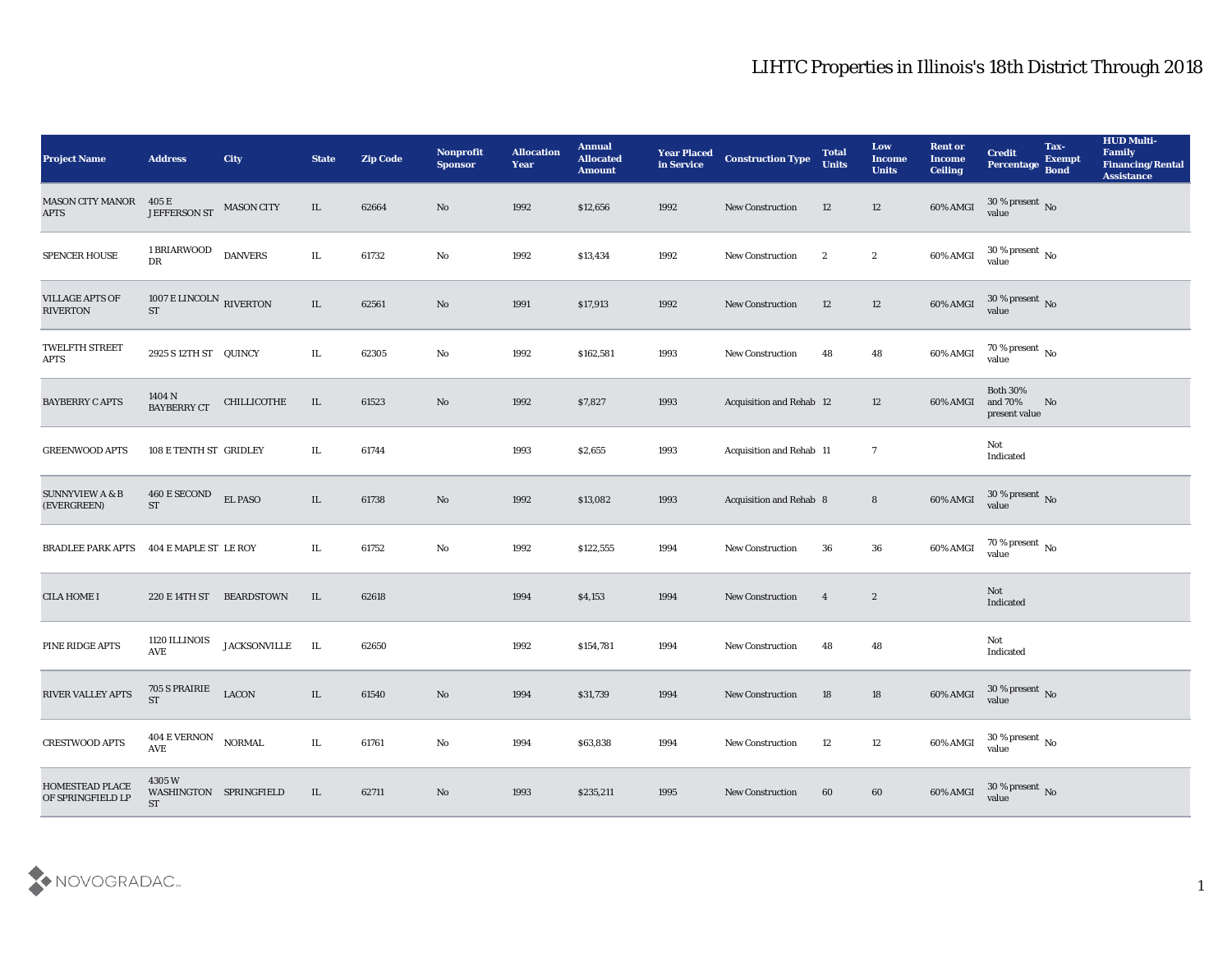| <b>Project Name</b>                                  | <b>Address</b>                                       | <b>City</b>      | <b>State</b> | <b>Zip Code</b> | Nonprofit<br><b>Sponsor</b> | <b>Allocation</b><br>Year | <b>Annual</b><br><b>Allocated</b><br><b>Amount</b> | <b>Year Placed</b><br>in Service | <b>Construction Type</b>        | <b>Total</b><br><b>Units</b> | Low<br><b>Income</b><br><b>Units</b> | <b>Rent or</b><br><b>Income</b><br><b>Ceiling</b> | <b>Credit</b><br>Percentage                       | Tax-<br><b>Exempt</b><br><b>Bond</b> | <b>HUD Multi-</b><br>Family<br><b>Financing/Rental</b><br><b>Assistance</b> |
|------------------------------------------------------|------------------------------------------------------|------------------|--------------|-----------------|-----------------------------|---------------------------|----------------------------------------------------|----------------------------------|---------------------------------|------------------------------|--------------------------------------|---------------------------------------------------|---------------------------------------------------|--------------------------------------|-----------------------------------------------------------------------------|
| <b>LEXINGTON PLACE</b><br>APTS                       | 706 N ORANGE<br><b>ST</b>                            | <b>LEXINGTON</b> | IL           | 61753           | No                          | 1993                      | \$9,459                                            | 1995                             | Acquisition and Rehab 12        |                              | 12                                   | 50% AMGI                                          | $30$ % present $\,$ No $\,$<br>value              |                                      |                                                                             |
| WENONA PLACE APTS 520 W ELM ST                       |                                                      | <b>WENONA</b>    | IL           | 61377           | No                          | 1995                      | \$11,053                                           | 1995                             | Acquisition and Rehab 16        |                              | 16                                   | 60% AMGI                                          | $30\,\%$ present $\,$ No value                    |                                      |                                                                             |
| <b>GOLDEN GOOD</b><br>SHEPHERD HOME                  | 101 PRAIRIE RD GOLDEN                                |                  | IL           | 62339           | No                          | 1993                      | \$24,884                                           | 1995                             | <b>New Construction</b>         | 6                            | $6\phantom{.0}$                      | 60% AMGI                                          | $70\,\%$ present $\,$ No value                    |                                      |                                                                             |
| <b>BARDOLPH APTS</b>                                 | 206 W SPRUCE<br><b>ST</b>                            | <b>BARDOLPH</b>  | $\rm IL$     | 61416           | No                          | 1995                      | \$13,511                                           | 1996                             | <b>Acquisition and Rehab 8</b>  |                              | 8                                    | 60% AMGI                                          | <b>Both 30%</b><br>and $70\%$<br>present value    | No                                   |                                                                             |
| CILA HOME #1 (CAMP<br>POINT)                         | 102 E SPRING ST CAMP POINT                           |                  | $\rm IL$     | 62320           |                             | 1996                      | \$45,903                                           | 1996                             | <b>New Construction</b>         | 6                            | $6\phantom{.0}$                      |                                                   | 70 % present $\,$ No $\,$<br>value                |                                      |                                                                             |
| GRIDLEY MANOR APTS 108 E TENTH ST GRIDLEY            |                                                      |                  | IL           | 61744           | No                          | 1995                      | \$20,701                                           | 1996                             | <b>New Construction</b>         | 12                           | 12                                   | 60% AMGI                                          | $30\,\%$ present $\,$ No value                    |                                      |                                                                             |
| LINCOLN NORTHSIDE<br>APTS                            | 2305<br>RAILSPLITTER LINCOLN<br>AVE                  |                  | IL.          | 62656           | No                          | 1996                      | \$23,728                                           | 1996                             | <b>Acquisition and Rehab 16</b> |                              | 16                                   | 60% AMGI                                          | <b>Both 30%</b><br>and 70%<br>present value       | No                                   |                                                                             |
| OLD MANITO H S<br><b>REHAB</b>                       | $225\,\mathrm{E}\,\mathrm{MEADOW}$<br><b>LAWN ST</b> | <b>MANITO</b>    | IL           | 61546           |                             | 1995                      | \$71,330                                           | 1996                             | Acquisition and Rehab 17        |                              | 17                                   |                                                   | 70 % present $\sqrt{\ }$ No<br>value              |                                      |                                                                             |
| TREVI GARDEN<br><b>ESTATES</b><br>(HUNTINGTON RIDGE) | 4040 TREVISO<br>DR                                   | SPRINGFIELD      | $\rm IL$     | 62703           | No                          | 1994                      | \$357,985                                          | 1996                             | New Construction                | 96                           | 94                                   | 60% AMGI                                          | $30\,\%$ present $\,$ No value                    |                                      |                                                                             |
| <b>COUNTRY SIDE</b><br><b>MANOR</b>                  | RR 2                                                 | <b>PAWNEE</b>    | IL           | 62558           | No                          | 1995                      | \$25,352                                           | 1996                             | Acquisition and Rehab 20        |                              | 20                                   | 60% AMGI                                          | $70\,\%$ present $\,$ No value                    |                                      |                                                                             |
| <b>CARSONS APTS</b>                                  | 500 MAINE ST QUINCY                                  |                  | IL           | 62301           | No                          | 1994                      | \$500,000                                          | 1996                             | Acquisition and Rehab 36        |                              | 35                                   | 60% AMGI and 70%                                  | <b>Both 30%</b><br>present value                  | No                                   |                                                                             |
| <b>BRADFORD WOODS</b><br><b>APTS</b>                 | 5100 N WAR<br>MEMORIAL DR                            | PEORIA           | IL           |                 | $\rm \bf No$                | 1995                      | \$821,146                                          | 1997                             | <b>New Construction</b>         | 180                          | 180                                  | 60% AMGI                                          | <b>Both 30%</b><br>and $70\%$ No<br>present value |                                      |                                                                             |
| CILA HOME #2<br>(HAVANA)                             | 702 N PLUM ST HAVANA                                 |                  | IL           | 62644           |                             | 1997                      | \$21,540                                           | 1997                             | New Construction                | 6                            | $6\phantom{.0}$                      |                                                   | $70\,\%$ present $\,$ No value                    |                                      |                                                                             |

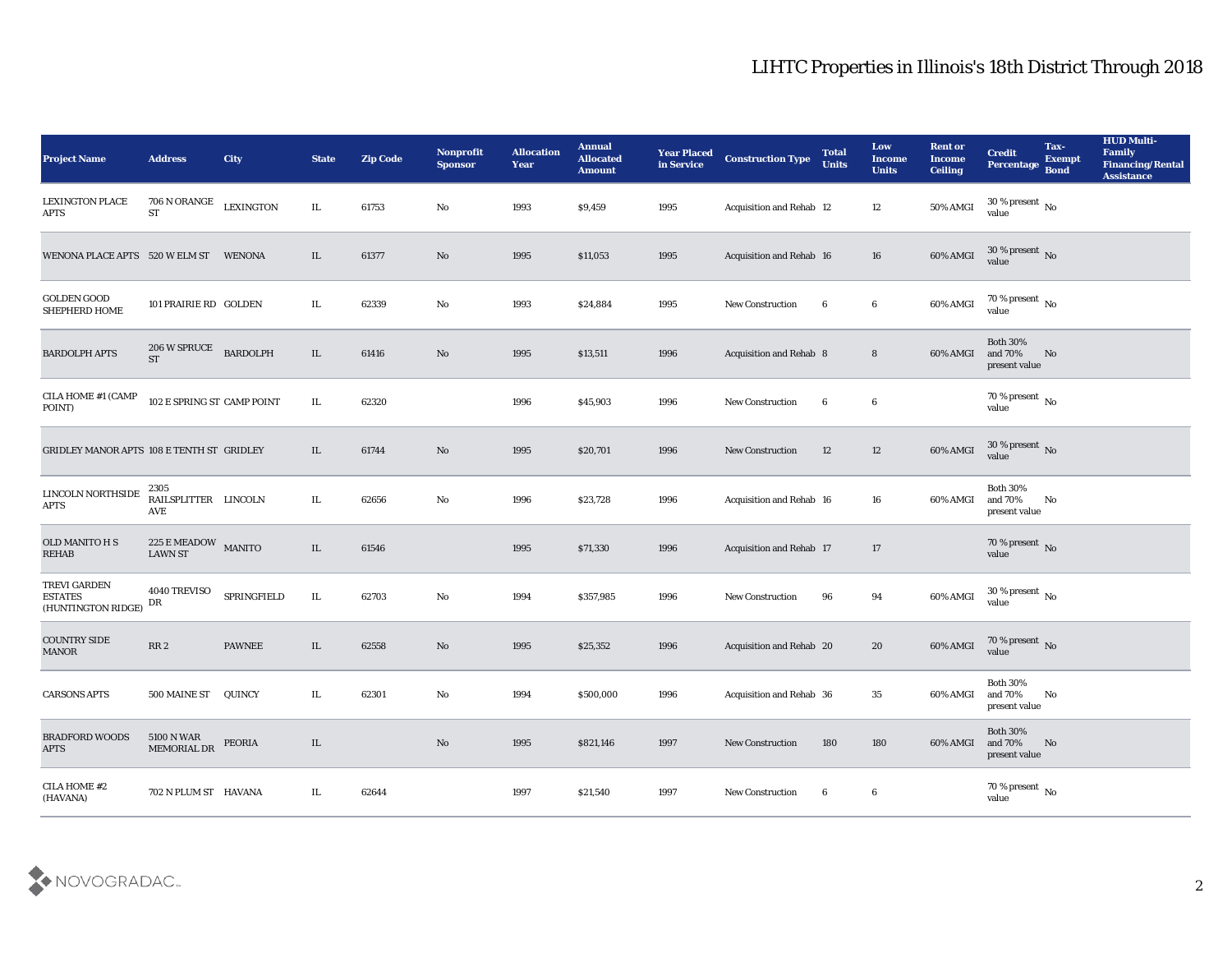| <b>Project Name</b>                  | <b>Address</b>                                                        | City                        | <b>State</b> | <b>Zip Code</b> | Nonprofit<br><b>Sponsor</b> | <b>Allocation</b><br><b>Year</b> | <b>Annual</b><br><b>Allocated</b><br><b>Amount</b> | <b>Year Placed</b><br>in Service | <b>Construction Type</b>               | <b>Total</b><br><b>Units</b> | Low<br><b>Income</b><br><b>Units</b> | <b>Rent or</b><br><b>Income</b><br><b>Ceiling</b> | <b>Credit</b><br>Percentage                 | Tax-<br><b>Exempt</b><br><b>Bond</b> | <b>HUD Multi-</b><br><b>Family</b><br><b>Financing/Rental</b><br><b>Assistance</b> |
|--------------------------------------|-----------------------------------------------------------------------|-----------------------------|--------------|-----------------|-----------------------------|----------------------------------|----------------------------------------------------|----------------------------------|----------------------------------------|------------------------------|--------------------------------------|---------------------------------------------------|---------------------------------------------|--------------------------------------|------------------------------------------------------------------------------------|
| TURNBERRY SQUARE                     |                                                                       | TURNBERRY DR BLOOMINGTON IL |              | 61701           |                             | 1996                             | \$669,327                                          | 1997                             | <b>New Construction</b>                | 104                          | 104                                  |                                                   | $70$ % present $\,$ No $\,$ value           |                                      |                                                                                    |
| <b>BEARDSTOWN APTS</b>               | $600\,\mathrm{W}\,\mathrm{FOURTH}\quad\text{BEARDSTOWN}$<br><b>ST</b> |                             | IL           | 62618           | No                          | 1996                             | \$14,731                                           | 1997                             | <b>New Construction</b>                | 12                           | 12                                   | 60% AMGI                                          | <b>Both 30%</b><br>and 70%<br>present value | No                                   |                                                                                    |
| <b>COLCHESTER APTS</b>               | 592 N COAL ST COLCHESTER                                              |                             | IL           | 62326           | No                          | 1996                             | \$19,907                                           | 1997                             | Acquisition and Rehab 16               |                              | 16                                   | 60% AMGI                                          | <b>Both 30%</b><br>and 70%<br>present value | No                                   |                                                                                    |
| <b>CILA HOME/MASON</b><br>CITY IL #1 | 220 VETERANS<br><b>BLVD</b>                                           | <b>MASON CITY</b>           | IL           | 62664           |                             | 1997                             | \$21,540                                           | 1998                             | New Construction                       | $6\phantom{.0}$              | $6\phantom{.0}$                      |                                                   | $70\,\%$ present $\,$ No value              |                                      |                                                                                    |
| CILA HOME #2<br>(BEARDSTOWN)         | 6 BRIDGEVIEW BEARDSTOWN                                               |                             | IL           | 62618           | No                          | 1998                             | \$17,616                                           | 1999                             | <b>New Construction</b>                | $\overline{7}$               | $\overline{7}$                       |                                                   | $70\,\%$ present $\,$ No value              |                                      |                                                                                    |
| <b>HAVANA APTS</b>                   | 800 N<br>PROMENADE ST HAVANA                                          |                             | IL           | 62644           | No                          | 1999                             | \$36,454                                           | 1999                             | <b>New Construction</b>                | 16                           | 16                                   | 60% AMGI                                          | <b>Both 30%</b><br>and 70%<br>present value | No                                   |                                                                                    |
| HOMESTEAD AT<br><b>MONTVALE</b>      | 2801<br>MONTALUMA SPRINGFIELD<br>DR                                   |                             | IL           | 62704           | No                          | 1997                             | \$681,737                                          | 1999                             | <b>New Construction</b>                | 160                          | 160                                  | 60% AMGI                                          | <b>Both 30%</b><br>and 70%<br>present value | No                                   |                                                                                    |
| TOULON TRACE                         | 600 E MAIN ST TOULON                                                  |                             | IL           | 61483           | No                          | 1998                             | \$10,386                                           | 2000                             | Acquisition and Rehab 6                |                              | 6                                    | 60% AMGI                                          | <b>Both 30%</b><br>and 70%<br>present value | No                                   |                                                                                    |
| <b>DOGWOOD</b><br><b>PROPERTIES</b>  | 625 JILL ST                                                           | PITTSFIELD                  | IL           | 62363           | No                          | 2000                             | \$95,977                                           | 2001                             | <b>Acquisition and Rehab 42</b>        |                              | 42                                   | 60% AMGI                                          | <b>Both 30%</b><br>and 70%<br>present value | No                                   |                                                                                    |
| TURNBERRY VILLAGE<br><b>MACOMB</b>   | 101 WIGWAM<br><b>HOLLOW CIR</b>                                       | <b>MACOMB</b>               | IL           | 61455           | No                          | 1999                             | \$733,727                                          | 2001                             | <b>New Construction</b>                | 88                           | 88                                   | 60% AMGI                                          | Both $30\%$<br>and 70%<br>present value     | No                                   |                                                                                    |
| <b>CEDAR CREEK</b><br>CROSSING       | 2320 N 12TH ST QUINCY                                                 |                             | IL           | 62305           | No                          | 2000                             | \$680,873                                          | 2002                             | <b>New Construction</b>                | 80                           | 80                                   | 60% AMGI                                          | <b>Both 30%</b><br>and 70%<br>present value | No                                   |                                                                                    |
| <b>JEFFERSON HOUSE</b>               | 900 E<br>JEFFERSON ST MACOMB                                          |                             | IL           | 61455           | No                          | 2002                             | \$259,526                                          | 2002                             | Both New Construction 112<br>and $A/R$ |                              | 101                                  | 60% AMGI                                          | <b>Both 30%</b><br>and 70%<br>present value | No                                   |                                                                                    |
| <b>OAK WOODS APTS</b>                | 740 W JOAN CT PEORIA                                                  |                             | IL           | 61614           | $\rm\, No$                  | 2003                             | \$195,336                                          | 2003                             | Acquisition and Rehab 103              |                              | 103                                  | 60% AMGI                                          | Both $30\%$<br>and $70\%$<br>present value  | N <sub>0</sub>                       |                                                                                    |

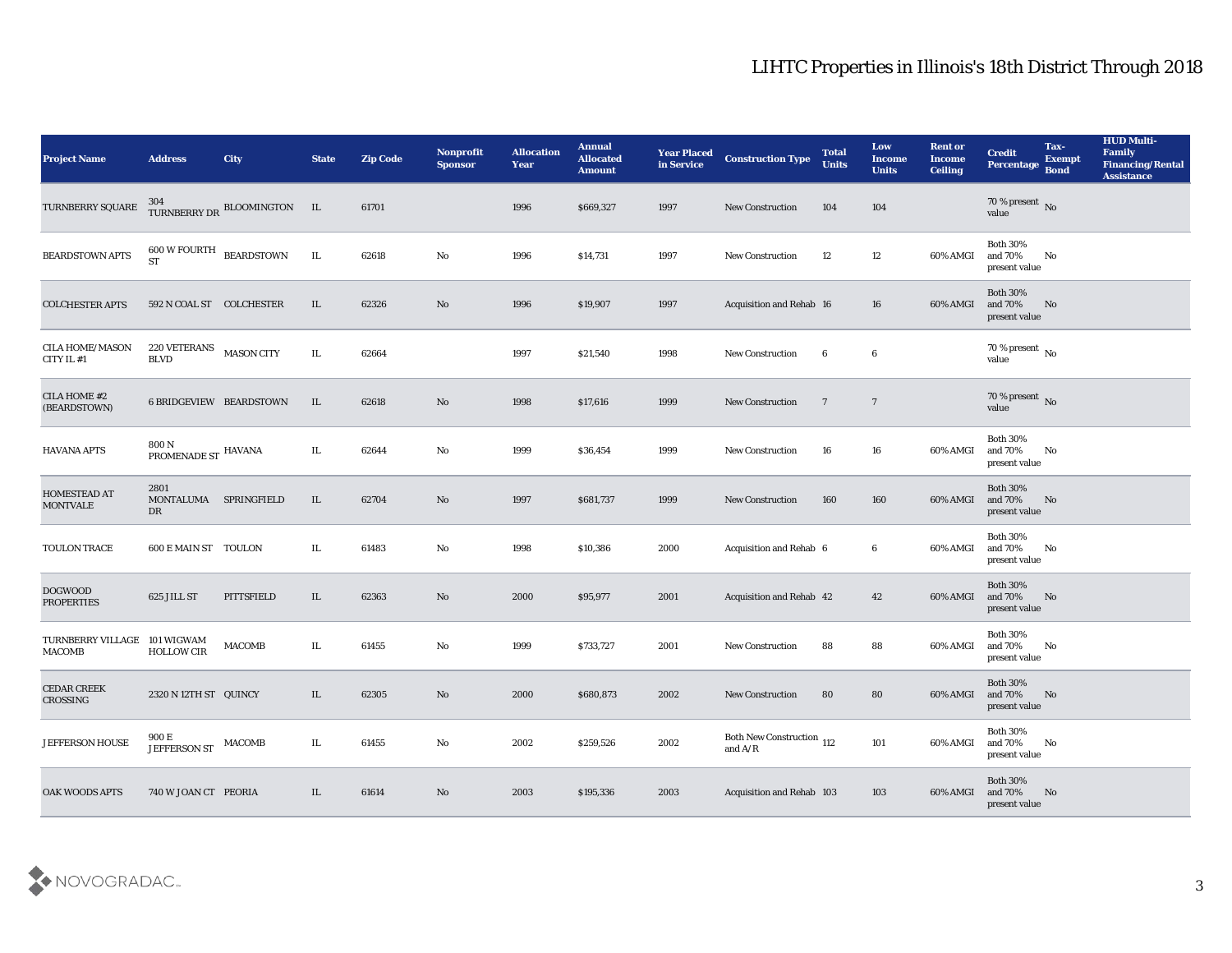| <b>Project Name</b>                                             | <b>Address</b>                                 | City                | <b>State</b> | <b>Zip Code</b> | Nonprofit<br><b>Sponsor</b> | <b>Allocation</b><br><b>Year</b> | <b>Annual</b><br><b>Allocated</b><br><b>Amount</b> | <b>Year Placed</b><br>in Service | <b>Construction Type</b> | <b>Total</b><br><b>Units</b> | Low<br><b>Income</b><br><b>Units</b> | <b>Rent or</b><br><b>Income</b><br><b>Ceiling</b> | <b>Credit</b><br>Percentage Bond            | Tax-<br><b>Exempt</b> | <b>HUD Multi-</b><br>Family<br><b>Financing/Rental</b><br><b>Assistance</b> |
|-----------------------------------------------------------------|------------------------------------------------|---------------------|--------------|-----------------|-----------------------------|----------------------------------|----------------------------------------------------|----------------------------------|--------------------------|------------------------------|--------------------------------------|---------------------------------------------------|---------------------------------------------|-----------------------|-----------------------------------------------------------------------------|
| <b>QUINCY SENIOR</b><br><b>FAMILY RESOURCE</b><br><b>CENTER</b> | 639 YORK ST                                    | QUINCY              | IL           | 62301           | Yes                         | 2001                             | \$562,998                                          | 2003                             | New Construction         | 57                           | 57                                   | 50% AMGI                                          | <b>Both 30%</b><br>and 70%<br>present value | No                    |                                                                             |
| STONEBRIDGE APTS                                                | 1225 LINCOLN<br>AVE                            | <b>JACKSONVILLE</b> | $$\;$ IL     | 62650           | No                          | 2002                             | \$501,640                                          | 2003                             | <b>New Construction</b>  | 76                           | 76                                   | 60% AMGI                                          | $30\,\%$ present $\,$ No value              |                       |                                                                             |
| <b>CREEKWOOD APTS</b>                                           | 150 YORDY RD MORTON                            |                     | IL           | 61550           |                             | 2013                             | \$9,000,000                                        | Insufficient<br>Data             | Not Indicated            | 104                          | 104                                  |                                                   | Not<br>Indicated                            |                       |                                                                             |
| RIVER RUN                                                       | 401 RIVER RUN MACOMB<br>$\mathbf{D}\mathbf{R}$ |                     | IL           |                 |                             | 2010                             | \$4,800,000                                        | Insufficient<br>Data             | Not Indicated            | 100                          | 40                                   |                                                   | <b>TCEP</b> only                            |                       |                                                                             |
| 4100 WEST HILLMONT                                              | 4100 W<br>HILLMONT RD                          | PEORIA              | IL           | 61615           |                             | 1987                             | \$1,424                                            | 1987                             | Not Indicated            | $\mathbf{1}$                 | $\overline{1}$                       |                                                   | Not<br>Indicated                            |                       |                                                                             |
| COUNTRY LANE<br><b>MANOR</b>                                    | 314 S MINIER<br>AVE                            | <b>MINIER</b>       | IL           | 61759           |                             | 1988                             | \$3,380                                            | 1988                             | Not Indicated            | 6                            | $6\phantom{.}6$                      |                                                   | Not<br>Indicated                            |                       |                                                                             |
| <b>SCHLAND I</b>                                                | 113 W JACKSON PETERSBURG<br><b>ST</b>          |                     | IL           | 62675           |                             | 1988                             | \$640                                              | 1988                             | Not Indicated            | $\mathbf{3}$                 | $\mathbf{3}$                         |                                                   | Not<br>Indicated                            |                       |                                                                             |
| <b>SCHLAND II</b>                                               | 611 N SIXTH ST PETERSBURG                      |                     | IL           | 62675           |                             | 1988                             | \$3,440                                            | 1988                             | Not Indicated            | $\mathbf{1}$                 | $\mathbf{1}$                         |                                                   | Not<br>Indicated                            |                       |                                                                             |
| <b>SCHLAND III</b>                                              | <b>PO BOX 137</b>                              | PETERSBURG          | IL           | 62675           |                             | 1988                             | \$1,847                                            | 1988                             | Not Indicated            | $5\phantom{.0}$              | $\sqrt{5}$                           |                                                   | Not<br>Indicated                            |                       |                                                                             |
| <b>LINCOLN VILLAGE</b><br><b>APTS</b>                           | 1000 N<br><b>COLLEGE ST</b>                    | <b>LINCOLN</b>      | IL           | 62656           |                             | 1989                             | \$57,402                                           | 1989                             | Not Indicated            | 40                           | 40                                   |                                                   | Not<br>Indicated                            |                       |                                                                             |
| <b>VILLAGE APTS OF</b><br><b>DIVERNON</b>                       | 421 E KENNEY<br><b>ST</b>                      | <b>DIVERNON</b>     | IL           | 62530           |                             | 1989                             | \$19,473                                           | 1989                             | Not Indicated            | 12                           | 12                                   |                                                   | Not<br>Indicated                            |                       |                                                                             |
| <b>SOUTH SIDE UP</b>                                            | 1617 N MAIN ST EAST PEORIA                     |                     | IL           | 61611           |                             | 1990                             | \$9,136                                            | 1990                             | Acquisition and Rehab 4  |                              | $\overline{4}$                       |                                                   | Not<br>Indicated                            |                       |                                                                             |
| <b>VILLAGE APTS OF</b><br>CHILLICOTHE                           | $1208$ N SECOND $\,$ CHILLICOTHE<br>${\rm ST}$ |                     | IL           | 61523           | $\rm\, No$                  | 1990                             | \$13,806                                           | 1991                             | New Construction         | 12                           | 12                                   | 50% AMGI                                          | 30 % present $\,$ No $\,$<br>value          |                       |                                                                             |

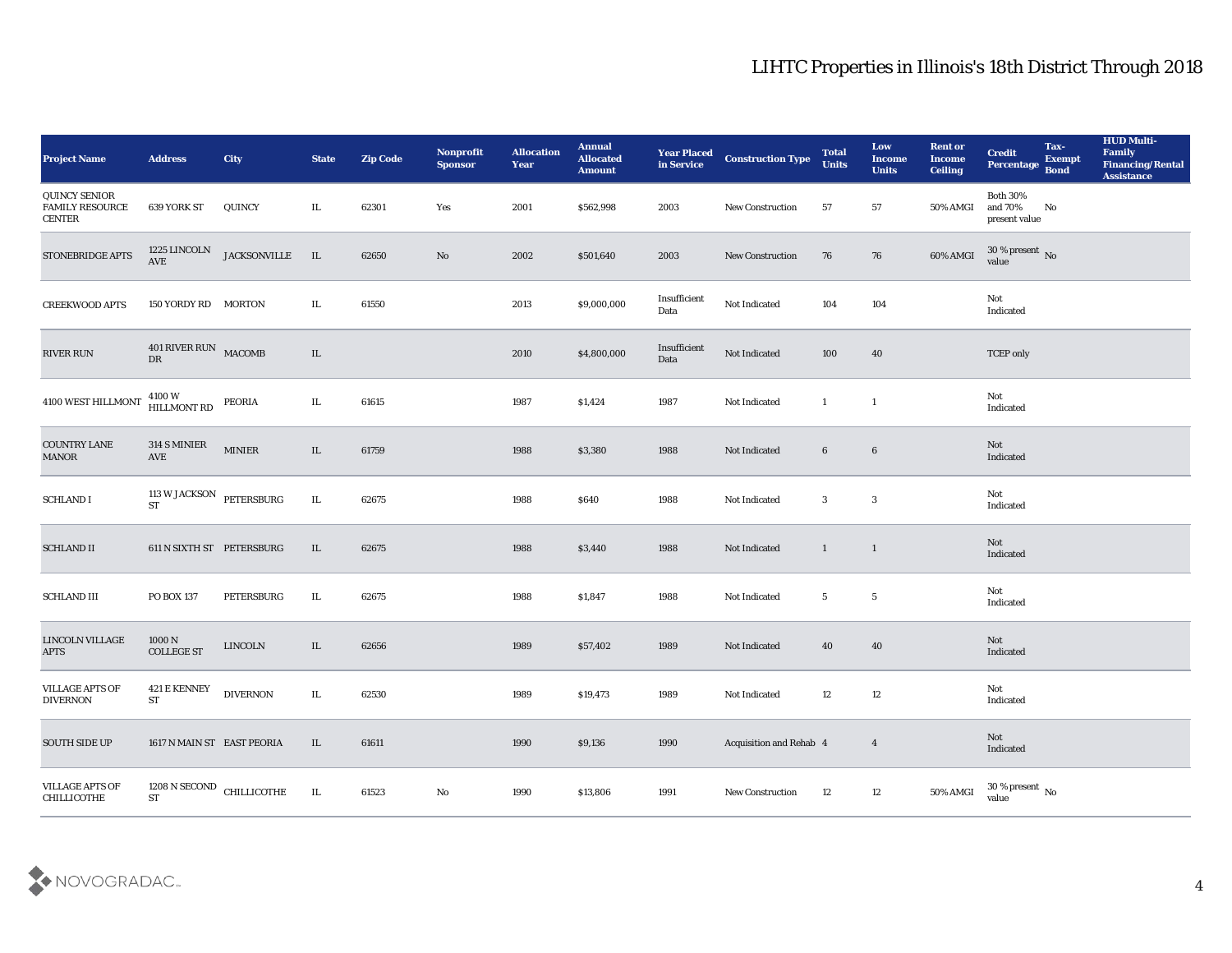| <b>Project Name</b>                                    | <b>Address</b>                  | <b>City</b>               | <b>State</b> | <b>Zip Code</b> | Nonprofit<br><b>Sponsor</b> | <b>Allocation</b><br>Year | <b>Annual</b><br><b>Allocated</b><br><b>Amount</b> | <b>Year Placed</b><br>in Service | <b>Construction Type</b>         | <b>Total</b><br><b>Units</b> | Low<br><b>Income</b><br><b>Units</b> | <b>Rent or</b><br><b>Income</b><br><b>Ceiling</b> | <b>Credit</b><br><b>Percentage</b>             | Tax-<br><b>Exempt</b><br><b>Bond</b> | <b>HUD Multi-</b><br>Family<br><b>Financing/Rental</b><br><b>Assistance</b> |
|--------------------------------------------------------|---------------------------------|---------------------------|--------------|-----------------|-----------------------------|---------------------------|----------------------------------------------------|----------------------------------|----------------------------------|------------------------------|--------------------------------------|---------------------------------------------------|------------------------------------------------|--------------------------------------|-----------------------------------------------------------------------------|
| <b>HEYWORTH APTS</b>                                   | 307 WIGWAM                      | HEYWORTH                  | IL           | 61745           |                             | 1991                      | \$35,714                                           | 1991                             | Acquisition and Rehab 20         |                              | 20                                   |                                                   | Not<br>Indicated                               |                                      |                                                                             |
| NUHILL PROPERTIES                                      | 4617 N<br>PROSPECT RD           | PEORIA HEIGHTS IL         |              | 61616           |                             | 1991                      | \$17,074                                           | 1991                             | <b>Acquisition and Rehab 7</b>   |                              | $\overline{7}$                       |                                                   | Not<br>Indicated                               |                                      |                                                                             |
| <b>BAYBERRY B APTS</b>                                 | 1404 N<br><b>BAYBERRY CT</b>    | CHILLICOTHE               | IL           | 61523           | No                          | 1992                      | \$17,529                                           | 1992                             | <b>New Construction</b>          | 12                           | 12                                   | 60% AMGI                                          | $30\%$ present No<br>value                     |                                      |                                                                             |
| KNOLLWOOD<br>RETIREMENT CENTER<br>(SLF)                | 20<br>PL                        | JACKSONVILLE JACKSONVILLE | IL.          | 62650           | No                          | 2002                      | \$512,886                                          | 2004                             | <b>New Construction</b>          | 86                           | 86                                   | 60% AMGI                                          | <b>Both 30%</b><br>and $70\%$<br>present value | No                                   |                                                                             |
| <b>RIVER HILLS</b>                                     | 300 S<br><b>FRANKLIN ST</b>     | <b>CLAYTON</b>            | IL           | 62324           | No                          | 2001                      | \$63,534                                           | 2004                             | <b>Acquisition and Rehab 39</b>  |                              | 39                                   | 60% AMGI                                          | <b>Both 30%</b><br>and 70%<br>present value    | No                                   |                                                                             |
| CHATHAM CROSSING 771 TITAN CT                          |                                 | CHATHAM                   | IL           | 62629           | No                          | 2002                      | \$402,236                                          | 2004                             | <b>New Construction</b>          | 60                           | 60                                   | 60% AMGI                                          | 70 % present $\,$ No $\,$<br>value             |                                      |                                                                             |
| <b>COUNTRY CLUB</b><br><b>HEIGHTS</b>                  | 740 COUNTRY<br><b>CLUB HTS</b>  | QUINCY                    | IL           | 62301           | No                          | 2003                      | \$314,627                                          | 2004                             | Acquisition and Rehab 200        |                              | 199                                  | 60% AMGI                                          | <b>Both 30%</b><br>and 70%<br>present value    | No                                   |                                                                             |
| LANCASTER HEIGHTS 1462 E COLLEGE NORMAL<br><b>APTS</b> | $\operatorname{AVE}$            |                           | IL.          | 61761           | No                          | 2003                      | \$342,772                                          | 2004                             | <b>Acquisition and Rehab 198</b> |                              | 179                                  | 60% AMGI                                          | <b>Both 30%</b><br>and 70%<br>present value    | No                                   |                                                                             |
| <b>WELCH WOODS</b>                                     | 12 FRANK<br><b>WESSEL DR</b>    | <b>BEARDSTOWN</b>         | IL           | 62618           | Yes                         | 2004                      | \$374,729                                          | 2005                             | <b>New Construction</b>          | 42                           | 42                                   | <b>50% AMGI</b>                                   | <b>Both 30%</b><br>and 70%<br>present value    | No                                   |                                                                             |
| ANGLERS MANOR                                          | 1017 S MERCER<br>AVE            | BLOOMINGTON IL            |              | 61701           | No                          | 2006                      | \$237,041                                          | 2007                             | Acquisition and Rehab 96         |                              | 96                                   | 60% AMGI                                          | <b>Both 30%</b><br>and 70%<br>present value    | No                                   |                                                                             |
| <b>BRAINARD LANDINGS</b><br><b>APTS PHASE II</b>       | 1103 N STATE ST LINCOLN         |                           | IL           | 62656           | No                          | 2006                      | \$171,632                                          | 2007                             | <b>New Construction</b>          | 46                           | 46                                   | 60% AMGI                                          | 70 % present No<br>value                       |                                      |                                                                             |
| <b>COUNTY ESTATES</b>                                  | 101 W<br>SHERIDAN RD            | PETERSBURG                | $\rm IL$     | 62675           | $\rm\, No$                  | 2005                      | \$822,204                                          | 2007                             | <b>New Construction</b>          | 68                           | $60\,$                               | 50% AMGI                                          | $70\,\%$ present $\,$ No value                 |                                      |                                                                             |
| <b>WASHINGTON</b><br><b>VILLAGE ESTATES</b><br>(SLF)   | 1150<br>NEWCASTLE RD WASHINGTON |                           | IL           | 61571           | No                          | 2006                      | \$188,006                                          | 2007                             | New Construction                 | 60                           | 60                                   | 60% AMGI                                          | $70\,\%$ present $\,$ No value                 |                                      |                                                                             |

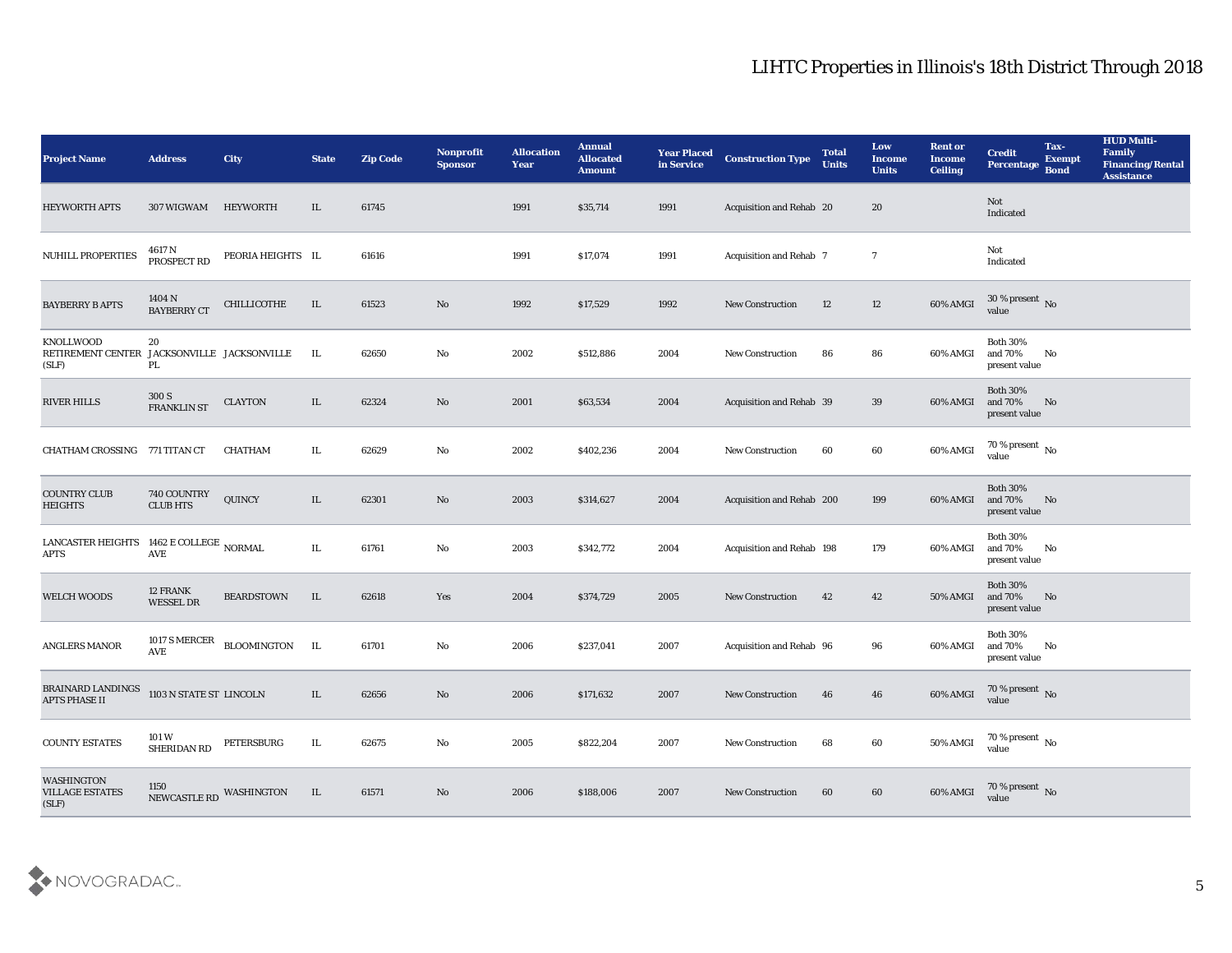| <b>Project Name</b>                                                | <b>Address</b>                    | City                       | <b>State</b> | <b>Zip Code</b> | Nonprofit<br><b>Sponsor</b> | <b>Allocation</b><br><b>Year</b> | <b>Annual</b><br><b>Allocated</b><br><b>Amount</b> | <b>Year Placed<br/>in Service</b> | <b>Construction Type</b>                                                                        | <b>Total</b><br><b>Units</b> | Low<br><b>Income</b><br><b>Units</b> | <b>Rent or</b><br><b>Income</b><br><b>Ceiling</b> | <b>Credit</b><br>Percentage Bond            | Tax-<br><b>Exempt</b> | <b>HUD Multi-</b><br>Family<br><b>Financing/Rental</b><br><b>Assistance</b> |
|--------------------------------------------------------------------|-----------------------------------|----------------------------|--------------|-----------------|-----------------------------|----------------------------------|----------------------------------------------------|-----------------------------------|-------------------------------------------------------------------------------------------------|------------------------------|--------------------------------------|---------------------------------------------------|---------------------------------------------|-----------------------|-----------------------------------------------------------------------------|
| THE DOWNTOWN<br><b>COMMONS</b>                                     |                                   | 611 N MAIN ST JACKSONVILLE | IL           | 62650           | No                          | 2006                             | \$269,492                                          | 2008                              | New Construction                                                                                | 22                           | 22                                   | 60% AMGI                                          | $\frac{70\%}{value}$ No                     |                       |                                                                             |
| VILLAGE AT WHEELER                                                 | 1641 E<br>WHEELER CIR             | <b>MACOMB</b>              | IL           | 61455           | No                          | 2008                             | \$34,502                                           | 2009                              | <b>New Construction</b>                                                                         | 44                           | 44                                   | 60% AMGI                                          | $70$ % present $\,$ No $\,$ value           |                       |                                                                             |
| LABORERS HOME I & II 200 LABOR DR                                  |                                   | SOUTH<br>JACKSONVILLE      | IL           | 62650           | No                          | 2007                             | \$673,242                                          | 2010                              | Acquisition and Rehab 254                                                                       |                              | 228                                  | 60% AMGI                                          | <b>Both 30%</b><br>and 70%<br>present value | No                    |                                                                             |
| <b>COTTAGE APTS</b>                                                | $1000~\mathrm{S}$ COTTAGE AVE     | NORMAL                     | IL           | 61761           |                             | 2009                             | \$690,000                                          | 2011                              | Not Indicated                                                                                   | 50                           | 50                                   |                                                   | Not<br>Indicated                            |                       |                                                                             |
| FRANKLIN SQUARE<br><b>APTS</b>                                     | 318 MAIDEN LN QUINCY              |                            | IL           | 62301           |                             | 2009                             | \$812,142                                          | 2011                              | Not Indicated                                                                                   | 48                           | 48                                   |                                                   | Not<br>Indicated                            |                       |                                                                             |
| TIMBERLINE TERRACE 4611 STATE ST QUINCY<br><b>SENIOR APTS</b>      |                                   |                            | IL           | 62305           | $\mathbf{N}\mathbf{o}$      | 2011                             | \$509,958                                          | 2012                              | Both New Construction 56<br>and $\ensuremath{\mathrm{A}}\xspace/\ensuremath{\mathrm{R}}\xspace$ |                              | ${\bf 56}$                           |                                                   | <b>Both 30%</b><br>and 70%<br>present value | No                    | Yes                                                                         |
| <b>GILMORE ESTATES</b>                                             | 1200 TENDICK<br><b>ST</b>         | <b>JACKSONVILLE</b>        | $\;$ IL      | 62650           |                             | 2012                             | \$308,127                                          | 2013                              | Not Indicated                                                                                   | 22                           | 22                                   |                                                   | Not<br>Indicated                            |                       |                                                                             |
| <b>BLUE SKY MEADOWS</b>                                            | 860 E MASON<br><b>ST</b>          | <b>HAVANA</b>              | $\;$ IL      |                 |                             | Insufficient<br>Data             | \$872,270                                          | 2013                              | Not Indicated                                                                                   | 40                           | 40                                   |                                                   | Not<br>Indicated                            |                       |                                                                             |
| PLOWFIELD SQUARE                                                   | 700 MALERICH<br>DR                | <b>LINCOLN</b>             | $\rm IL$     | 62656           |                             | 2014                             | \$682,096                                          | 2014                              | Both New Construction 37<br>and $\ensuremath{\mathrm{A}}\xspace/\ensuremath{\mathrm{R}}\xspace$ |                              | 37                                   | $60\%$ AMGI                                       | $70\,\%$ present $\,$ No value              |                       | Yes                                                                         |
| <b>SCOTT COUNTY</b><br><b>HOMES</b>                                | <b>228 N ELM</b><br><b>STREET</b> | <b>WINCHESTER</b>          | $\;$ IL      | 62694           |                             | 2016                             | \$451,626                                          | 2018                              | <b>New Construction</b>                                                                         | $\bf{0}$                     | $20\,$                               |                                                   | 70 % present<br>value                       |                       | Yes                                                                         |
|                                                                    |                                   |                            |              |                 |                             |                                  |                                                    |                                   |                                                                                                 |                              |                                      |                                                   |                                             |                       |                                                                             |
| 75 Projects Reported                                               |                                   |                            |              |                 |                             |                                  | \$30,004,779                                       |                                   |                                                                                                 | 3,394                        | 3,280                                |                                                   |                                             |                       |                                                                             |
| Location: Illinois's 18th District (Congressional District, 116th) |                                   |                            |              |                 |                             |                                  |                                                    |                                   |                                                                                                 |                              |                                      |                                                   |                                             |                       |                                                                             |